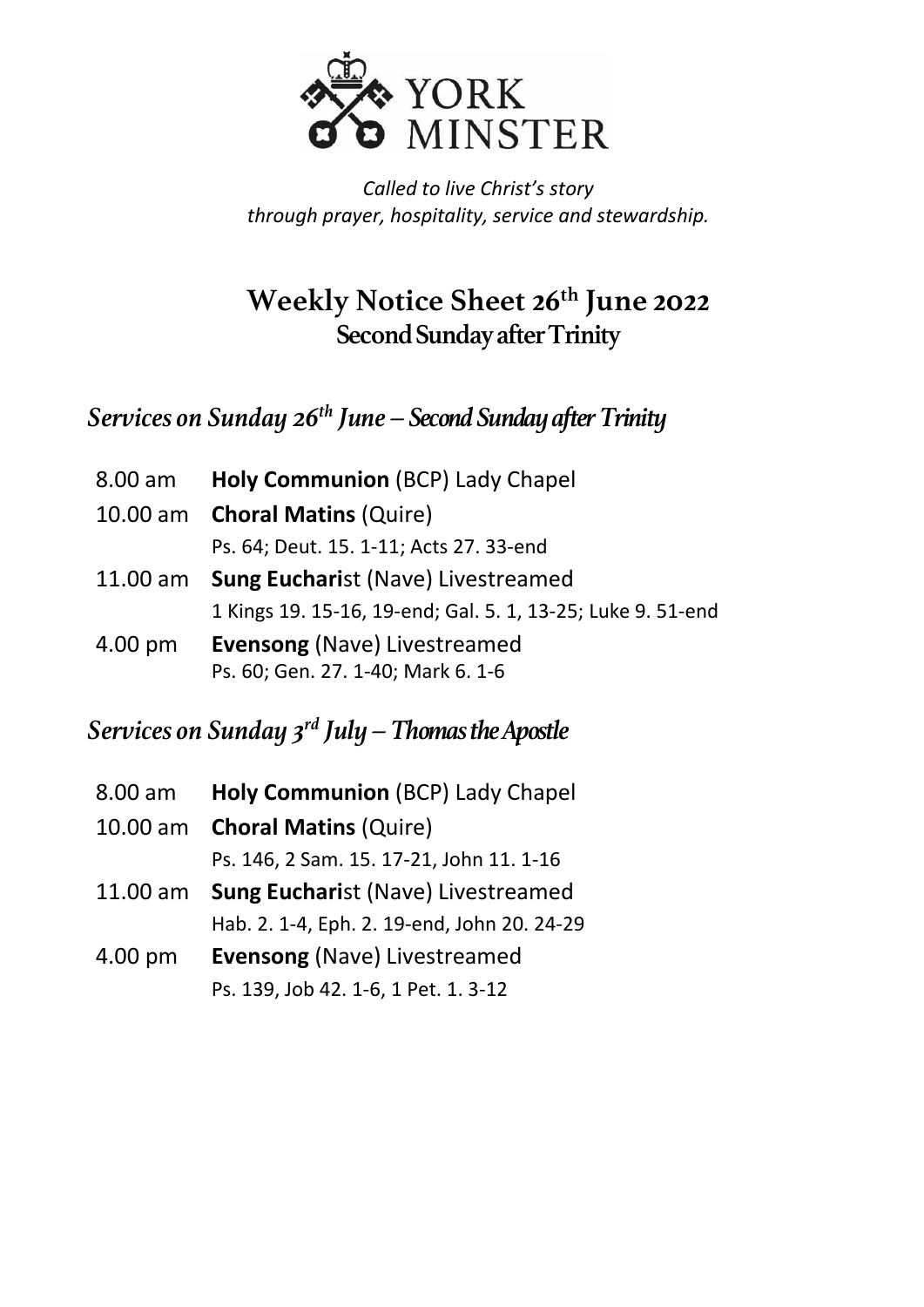## *Services during thecoming week* **27 th June – 2 nd July**

| <b>Mon 27</b> | 7.30 am<br>$7.50$ am<br>5.30 pm                                    | Morning Prayer (Lady Chapel) followed by<br><b>Holy Communion</b><br><b>Evening Prayer with organ music (Quire)</b>                                                                                                                                                                  |
|---------------|--------------------------------------------------------------------|--------------------------------------------------------------------------------------------------------------------------------------------------------------------------------------------------------------------------------------------------------------------------------------|
| Tues 28       | 7.30 am<br>7.50 am<br>5.30 pm                                      | Morning Prayer (Lady Chapel) followed by<br><b>Holy Communion</b><br>Solemn Evensong on the Eve of St Peter's Day (Quire)                                                                                                                                                            |
| <b>Wed 29</b> | $7.30$ am<br>7.50 am<br>10.00 am<br>12.00 pm<br>4.00 pm<br>5.30 pm | Morning Prayer (Lady Chapel) followed by<br><b>Holy Communion</b><br>Minster Mice (St Stephen's Chapel)<br><b>Holy Communion (Nave)</b><br><b>Evening Prayer (Zouche Chapel)</b><br>Jazz Eucharist (York Minster and St Peter's School Choirs,<br><b>Ellington Orchestra) (Nave)</b> |
| Thurs 30      | $7.30$ am<br>7.50 am<br>12.00 pm<br>5.30 pm                        | Morning Prayer (Lady Chapel) followed by<br><b>Holy Communion</b><br>Service of Prayer for Ukraine (St John's Chapel)<br><b>Evensong (Quire)</b>                                                                                                                                     |
| Fri 1         | 7.30 am<br>7.50 am<br>5.30 pm                                      | <b>Morning Prayer</b> (Lady Chapel) followed by<br><b>Holy Communion</b><br><b>Evensong (Quire)</b>                                                                                                                                                                                  |
| Sat 2         | 7.30 am<br>7.50 am<br>12.00 pm<br>5.30 pm                          | Morning Prayer (Lady Chapel) followed by<br><b>Holy Communion</b><br><b>Holy Communion (Nave)</b><br><b>Evensong (Quire)</b>                                                                                                                                                         |

#### **Weekday Evening Prayer** (BCP) (Monday-Friday 5.00pm)

Each weekday there is a short service of said Evening Prayer on zoom at the link below. The service is led by members of the College of Canons, Resident Clergy and members of the wider ministry team and is a wonderful way of offering daily prayer with others from near and far. If you don't have a Book of Common Prayer, you can find the service on the Church of England Daily Prayer App or find it on the Church of England Website. All are welcome.

<https://us02web.zoom.us/j/716085185?pwd=enVsRU81M2h3cEx5Q1N3enJFVitIdz09> Meeting ID: 716 085 185 Password: 015065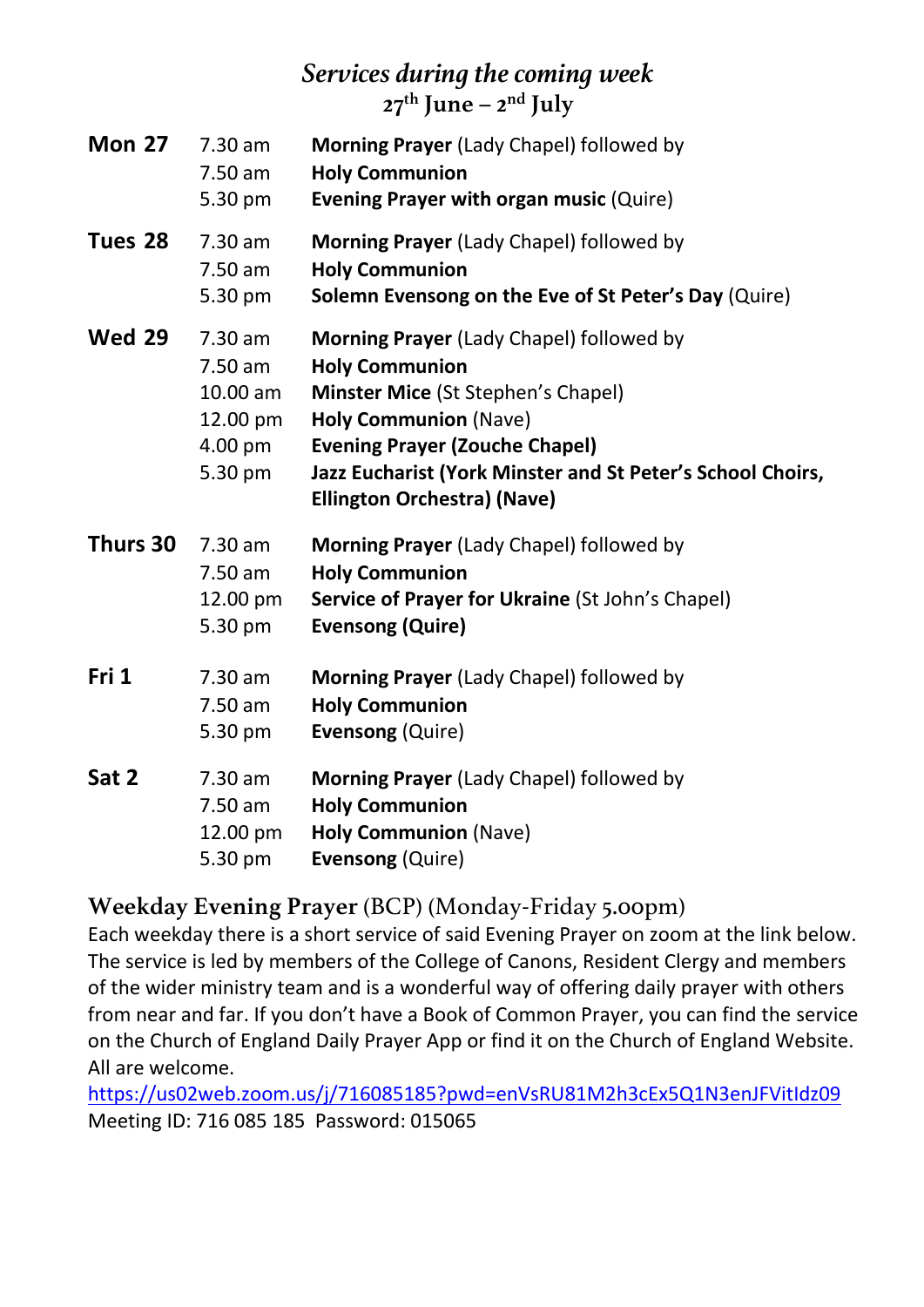# **Community Notices**

#### **Minster Community Walk Saturday 2nd July**

Meet at 10.30 Cloughton Station, Station Lane, Grid Ref: TA011941 (Post Code YO13 0AD). **Cloughton to Hayburn - Wyke** 5.25 miles. (Moderate). Please be prompt, and do remember to bring a picnic lunch.

#### **POWER, POVERTY and PRAYER**

**A conversation with Maggie McLean (Canon Missioner, York Minster) and Revd Joshua Abrahams (Link Officer visiting from South Africa) over a meal at St Edward's Community Hall, Tadcaster Road, York, YO24 1EG On Saturday July 2nd 7pm for 7.30pm. Meat and Veggie Options. Bring a bottle to share Book at [ehdawe@hotmail.co.uk](mailto:ehdawe@hotmail.co.uk) by June 30th for one of the 50 available places DONATIONS for USPG and South Africa links. Any queries please email Canon Maggie on [missioner@yorkminster.org](mailto:missioner@yorkminster.org)**

#### **25 Years of Girl Choristers at York Minster**

A special service of Choral Evensong will take place on Sunday  $10<sup>th</sup>$  July at 4pm, giving thanks for twenty-five years of girl choristers at York Minster. The cathedral has extended an invitation to all former girl choristers to come and sing at the service with our present girl choristers and adult singers. All are very welcome and there will be a post-service reception after the service. The Preacher will be the Bishop of Whitby, who was Canon Precentor at the time. Former Choristers are asked to contact [music@yorkminster.org](mailto:music@yorkminster.org) if they would like to sing. Please do spread the word.

#### **The Cathedrals Cycle Ride 2022**

Last year about five of us took part in the first relay around the Cathedrals of England, we cycled to Bradford (and back!) It was a great adventure and great fun. This year the relay is happening again, beginning on  $6<sup>th</sup>$  June. This year it is working the other way round, so on **Thursday 14th July** we will be welcoming cyclists from Bradford Cathedral here with the baton and then on Friday 15<sup>th</sup> July we will be cycling to Ripon Cathedral (about 33 miles or so …) We will leave between 8.30am and 9am. I expect some of us will cycle there and then arrange to get a lift back. The more foolhardy may elect to cycle home again ….! If you would like to join this adventure this year please let Dawn Lee know [dawnl@yorkminster.org](mailto:dawnl@yorkminster.org) as all participants have to register to ride. At the moment we have about 6 people taking part. If more want to join us we will split people into small groups of up to six or so and stagger the start.

We will be praying for fine cool weather and not much wind …… **Canon Michael**